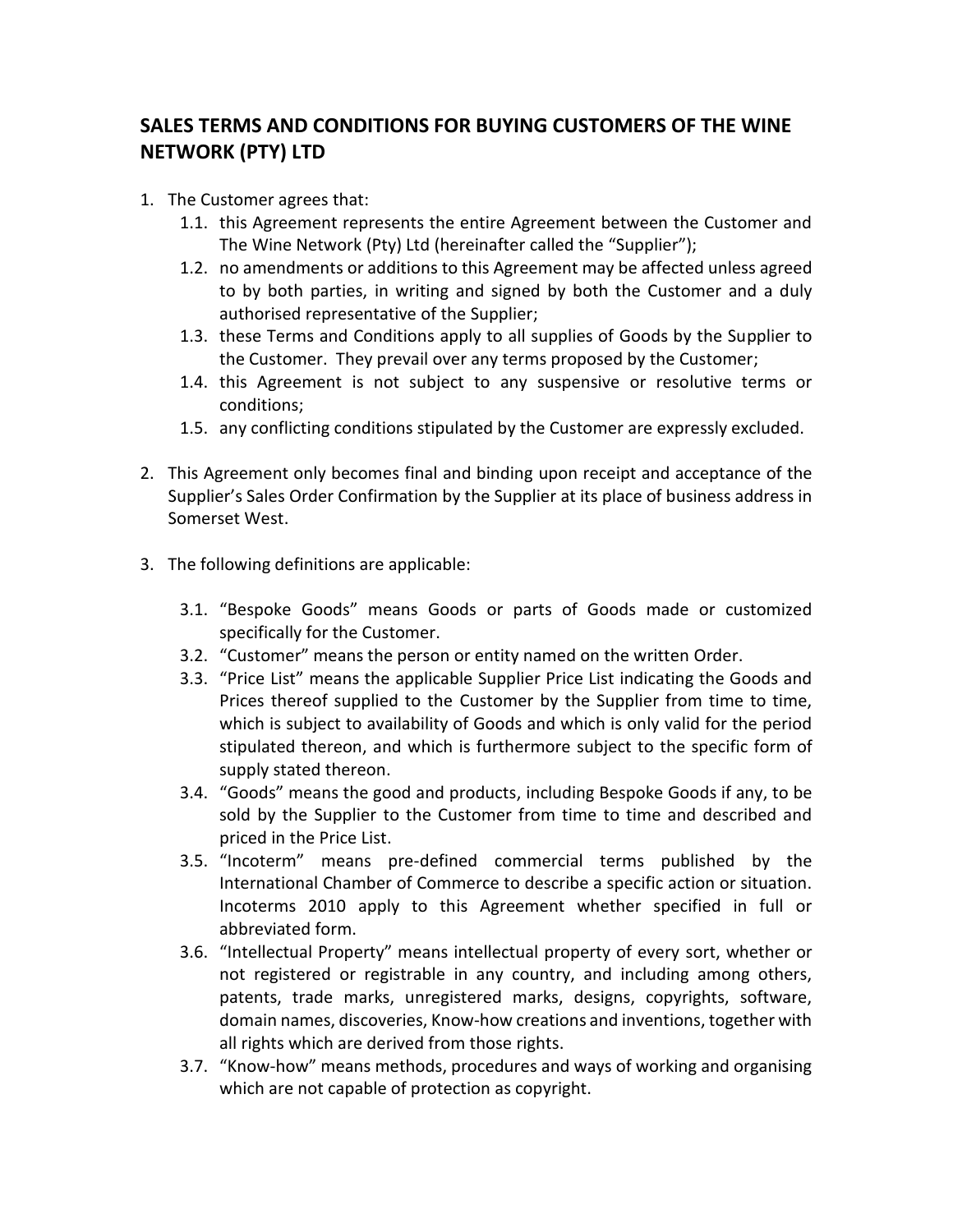- 3.8. "Order" means the written purchase order for the Goods signed by the Customer.
- 3.9. "Price" means the sums of money reflected on the Price List of the Supplier.
- 3.10."Sales Order Confirmation" means the Supplier's written confirmation of the Customer's specific order, which reflects the correct volumes, prices, terms of payment and delivery, signed by the duly authorised representative of the Customer.
- 4. The Customer acknowledges that it does not rely on any representations made by the Supplier in regard to the goods and services or any of its qualities leading up to this Agreement other that those contained in this Agreement. All specifications, price lists, performance figures, advertisements, brochures and other technical data furnished by the Supplier in respect of the goods or services orally or in writing will not form part of the Agreement in any way unless agreed to in writing by a duly authorised representative of the Supplier.
- 5. The customer agrees that neither the Supplier nor any of its employees will be liable for any negligent or innocent misrepresentations made to the Customer.
- 6. It is the sole responsibility of the Customer to determine that the goods or services ordered are suitable for the purpose of intended use.
- 7. The Price of the Goods shall be the price stipulated in the Supplier's Price List for the period indicated thereon, and shall be subject to availability at the date of Order. Prices are exclusive of import duty or any other tax charged or imposed by the country of importation, all of which are payable by the Customer. If the Goods being sold to the Customer are Bespoke Goods, the Customer shall be liable for the additional costs of deviation from the standard form of the Goods, and these additional costs may include but shall not be limited to costs of labeling or packaging as required.
- 8. The Customer's Order is an offer to buy from the Supplier on the terms and conditions set out herein. Nothing said or done by the Supplier is an acceptance of an Order until the Supplier confirms acceptance in writing by issuing a Sales Order Confirmation, specifically referring to the Order. The Supplier may decline to supply the Goods to the Customer without giving any reason.
- 9. Payment of the Price shall be due either up front within 14 days of the date of the Supplier's invoice or 30 or 60 or 90 days from the Bill of Lading as determined by the Supplier in its sole discretion, and as reflected on the Supplier's Sales Order Confirmation and Supplier invoice to the Customer. All sums due under this Agreement shall be made in full, without any set-off or counter claim and without deduction for any reason whatsoever. Payment shall be paid in the currency indicated on the Invoice of the Supplier, and to the bank account indicated thereon.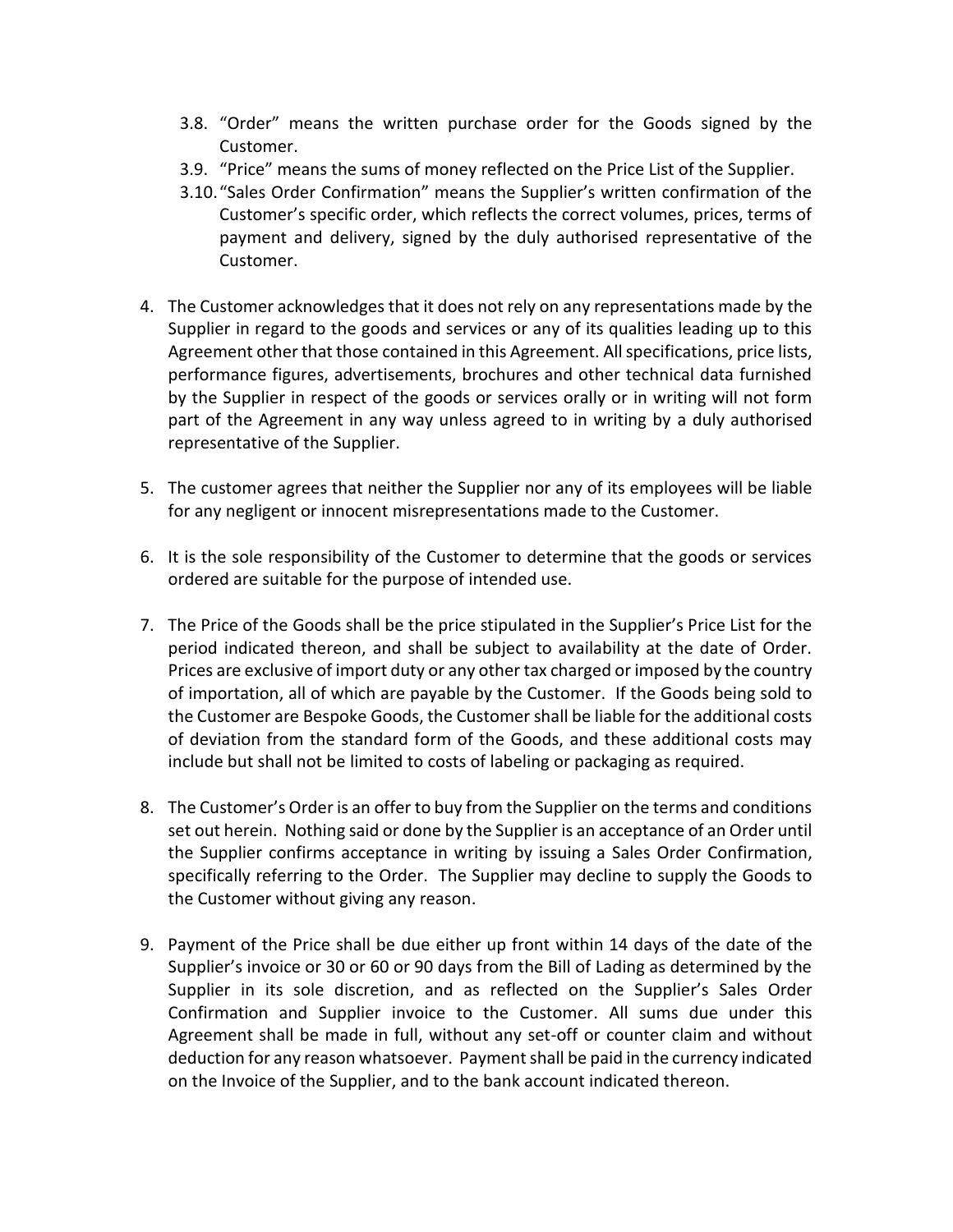- 10. The Goods will be supplied FOB (Free on Board) ex Cape Town or Ex Works from the Supplier's cellar or DAP (Delivery at Place) to a bonded warehouse. All rights, obligations, conditions and matters relating to the above Incoterms shall apply to this contract. So far as any cost is not allocated by the relevant Incoterm, it shall be payable by the Customer. The Customer shall pay any handling and shipping or other incidental costs and expenses the Supplier has incurred or will incur in relation to the Goods.
- 11. The Supplier shall deliver the Goods to the address specified on the Order, which address has to conform with the form of supply in point 10 above.
- 12. The Supplier shall ensure that the Goods comply with the requirements of any country, provided that the Customer provides the Supplier with the written requirements timeously.
- 13. The Supplier, together with its suppliers, owns all Intellectual Property Rights in the Goods. The Customer shall not claim nor register any intellectual property right in the Goods, but shall notify the Supplier if it discovers any infringement of such rights by a third party.
- 14. The Customer agrees to not circumvent or attempt to circumvent the Supplier, by purchasing or attempting to purchase the Goods directly from the suppliers of the Supplier, or indirectly through an intermediary or agent. The Customer further agrees to not do so for a period of three years after termination of this Agreement.
- 15. Neither party shall be held liable for any failure or delay in performance of this Agreement which is caused by circumstances beyond its reasonable control.
- 16. If any term or provision of this Agreement is at any time held by any jurisdiction to be void, invalid or unenforceable, then it shall be treated as changed or reduced, only to the extent minimally necessary to bring it within the laws of that jurisdiction and to prevent it from being void and it shall be binding in that reduced form. Subject to that, each provision shall be interpreted as severable and shall not in any way affect these terms.
- 17. Any legal notice to be served on either party under this Agreement shall be sent by either party by telefax to the other party's telefax number listed on the Sales Order Confirmation and shall be deemed to have been received within 24 hours unless the contrary is proven, or by registered post to the business address listed on the Sales Order Confirmation and shall be deemed to be received within 20 business days unless the contrary is proven.